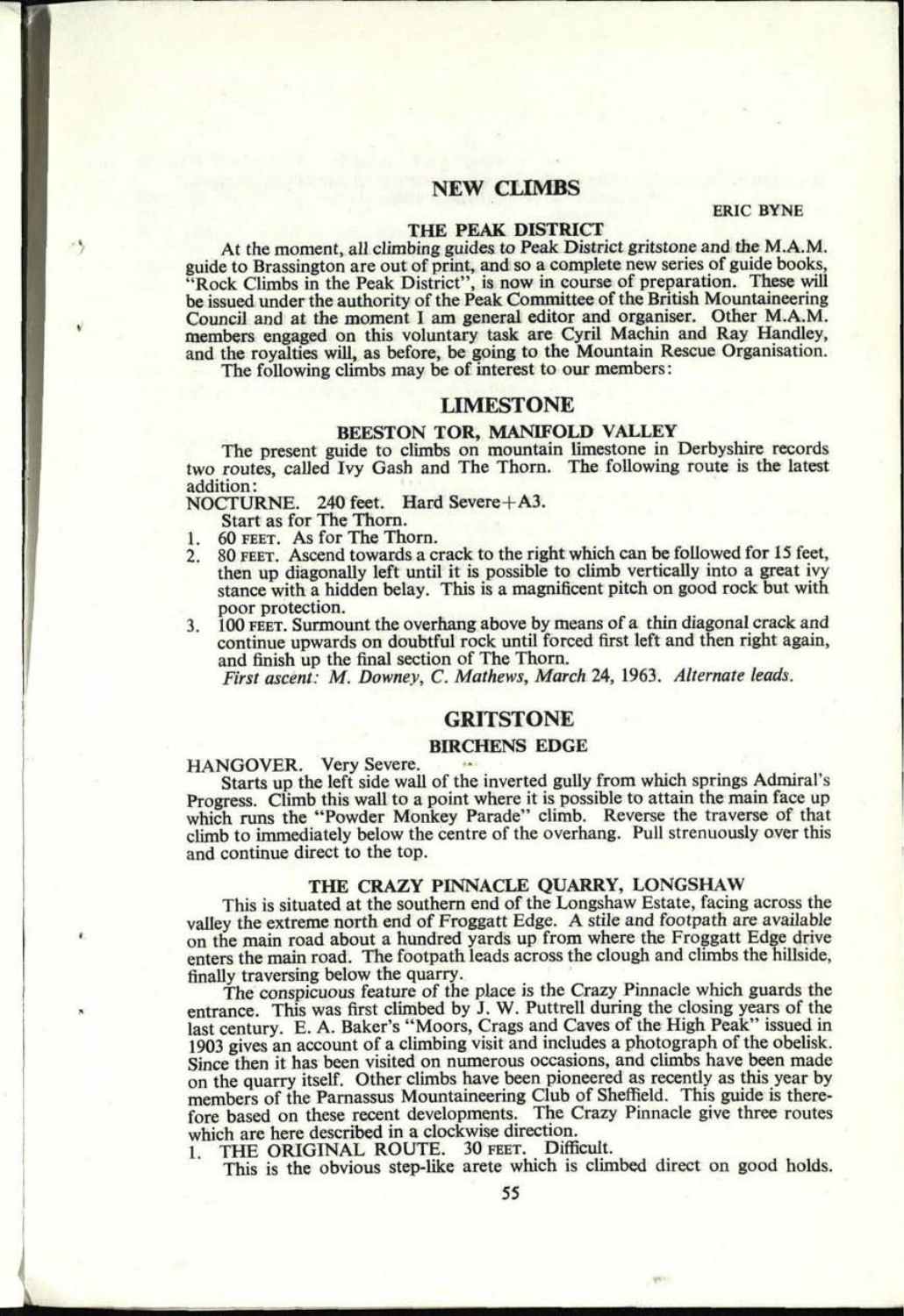It used to be the custom in the 1930's to stand on one's head on the small summit. *First ascent: J. W. Puttrell, c. 1890.* Hard Severe.

2. PIZA. 30 FEET.

To the left on the outer face of the pinnacle. Ascend a hard crack to a diagonal ledge. Follow this to its extremity and finish up a short crack.

 $\mathbf{Y}$ 

W

*First ascent: B. Shirley,* 1963.

3. THIN CRACK. 30 FEET.

Moving left round the pinnacle to its inner face which is split by a thin crack, start with an awkward mantleshelf to a horizontal ledge. Now using the right hand arete and the crack, ascend until able to stand on a piton which is permanently *in situ.* An awkward move now enables the finishing mantleshelf to be attained.

*First ascent: B. Millsom,* 1963.

The main face of the quarry is described from left to right as one faces the rock, the first climb being 4. FOUR CRACKS. 30 FEET. V. Difficult.

On the buttress to the left of the pinnacle. These cracks, very close together, are climbed direct.<br>5. GOLIATH.

5. GOLIATH. 30 FEET. Mild Severe.

The wide overhanging crack directly behind the pinnacle is climbed using elbow and knee jams until it is possible to mantleshelf on to a broad ledge. From here take the wide chockstone crack to finish.<br>6. DIAMOND CRACK. 30 FEET. Mild S

6. DIAMOND CRACK. 30 FEET. Mild Severe. Climb on small horizontal holds to the diamond shaped jammed block. Up over this, and a hard mantleshelf to the left, brings one to a good ledge. It then becomes easier to the top.<br>7. CORNER CRACK. 30 F

7. CORNER CRACK. 30 FEET. Hard Severe. Up the corner crack to its finish, and a very hard move to attain a groove. Bridging methods lead to the top.<br>8. FINGERS. 30 FEET. Very S.

8. FINGERS. 30 FEET. Very Severe.<br>To the right of Corner Crack will be seen two thin cracks. Climb the left one on straightforward holds to a slight overhang which is the crux. This is overcome on painful finger jams and tiny footholds, followed by finishing gingerly with a mantleshelf over poor rock. This is the hardest climb on the quarry and requires a determined and skilful leader.

9. ACE. 30 FEET. Hard Severe.

To the right of Fingers a diagonal crack is climbed using a layback move to the overhanging corner crack. Ascend this on jams and bridging moves to finish on poor rock.<br>10. JOKER.

JOKER. 30 FEET. Hard Severe.

Climb the right diagonal crack to the overhanging corner and finish as for Ace.

### **THE ROCHES**

The overhanging frontal face of the large square buttress lying between Heather Slab and Maud's Garden on the upper tier of the Roches has for long presented a challenge to climbers. This buttress has on its left corner the Capitol Climb and is also bounded on its right end by the routes "Late Night Final" and "Beckermet Slab".

The challenge of this imposing wall of the buttress has now been met, with the result of several fine routes. THE WOMBAT. 75 FEET. Very Severe. Climb the short corner a few feet right of Capitol Climb and traverse to the

right under the roof. Cross this on flakes, then good holds on the lip lead to a crack which is climbed to a heather ledge. Finish up the slabs above. WALLEROO. 75 FEET. Hard Very Severe.

Start at the centre of the base of the face and climb almost direct for 25 feet to the obvious large block, behind which it is possible to squirm. From the top of the block move left over the bulge and into a shallow groove. Up this to a heather ledge and final slabs.